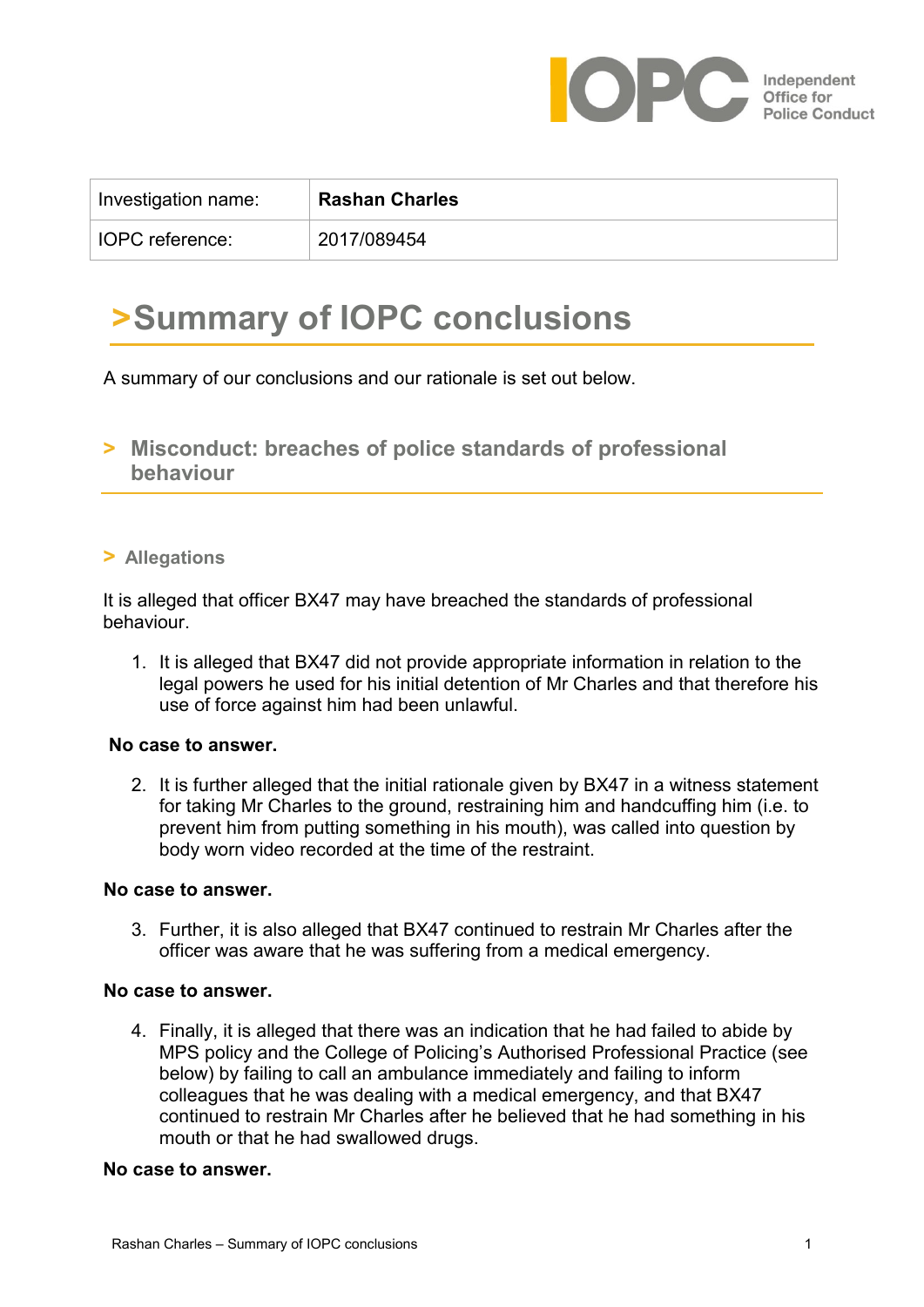# **> Summary of rationale**

At the end of this investigation, the IOPC must decide whether there is sufficient evidence upon which a reasonable tribunal, properly directed, could find on the balance of probabilities that the actions of Officer BX47 amount to misconduct.

In December 2017, a file of evidence was given to the Crown Prosecution Service (CPS) to consider if the actions of Officer BX47 could amount to common assault. The CPS confirmed in January that it would be taking no further action.

The IOPC's decisions are based on a review of the final report and supporting evidence including the body-worn video (BWV), supporting statements and experts' opinions provided by Ian Read (Safety Trainer), Martin Graves (Use of Force expert), Dr Chapman (Pathologist), Professor Vanezis (Consultant Forensic Pathologist) and Dr Soar (Consultant in Intensive Care Medicine and Anaesthesia).

We also considered the National Police Chief's Council's Personal Safety Manual (PSM), Faculty of Forensic and Legal Medicine's recommendations for the management of choking in police care, the MPS Emergency Life Support (ELS) Guidance and training and disciplinary records for Officer BX47. The latter do not indicate any history of proven discrimination on the part of Officer BX47.

There is insufficient evidence upon which a reasonable tribunal, properly directed, could find misconduct.

In our view, Officer BX47's conduct is better categorised as 'unsatisfactory performance', which is an inability or failure of a person serving with the police to perform the duties of their role to a satisfactory standard. The shortfalls in performance identified below can be addressed at a meeting between Officer BX47 and senior management.<sup>1</sup>

# **> Allegations 1 and 2**

1

A police officer is permitted to use force against another in circumstances where such force is necessary, proportionate and reasonable.

The vehicle in which Mr Charles was a passenger failed to stop after a police carrier attempted to pull it over. Mr Charles left the vehicle and started running. BX47 stated that he believed the occupants of the car were fully aware of the police presence, that police wanted them to stop and that they had a clear intention to evade police.

 $1$  Unsatisfactory performance means an inability or failure of a police officer to perform the duties of the role or rank they are currently undertaking to a satisfactory standard or level. The nature of unsatisfactory performance procedures is determined by the officer's borough or Operational Command Unit but will typically involve a meeting with line managers to discuss the issues and any additional training required. This process is set out by Police (Performance) Regulations 2012.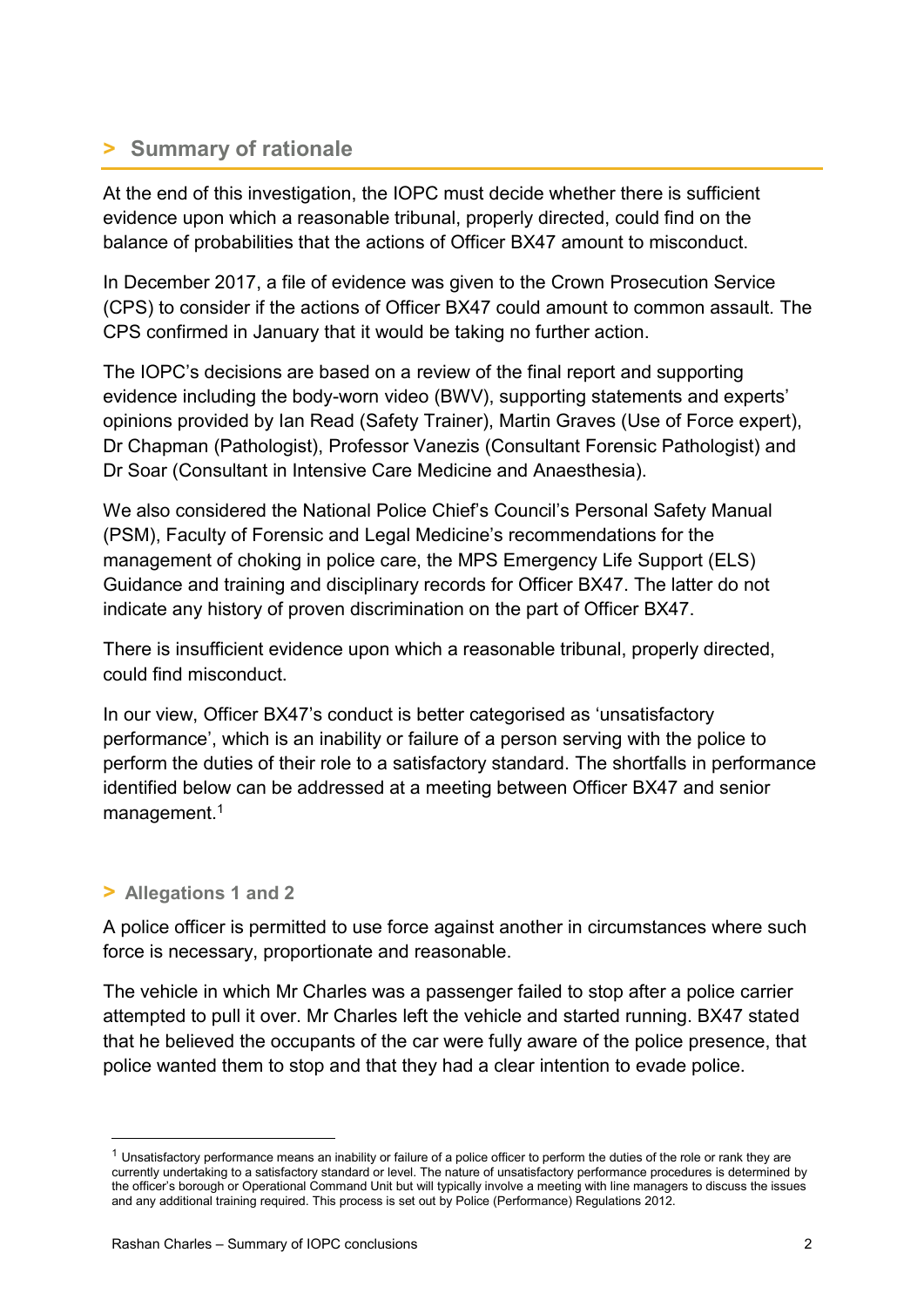The collective decision taken by officers to stop the vehicle was reasonable and not racially motivated, and the statutory power to stop the vehicle was used appropriately. BX47 had reasonable grounds for suspicion, required under section 1 of the Police and Criminal Evidence Act (PACE), to stop and search Mr Charles.

BX47 pursued Mr Charles into a shop. BX47 stated that, due to the nature of what had just occurred with the car, Mr Charles' behaviour, and the reason for the carrier's deployment in the area in the first instance, it was possible Mr Charles may have a weapon concealed on him.

BX47 explained that, when he attempted to detain Mr Charles from behind, he took hold of his arms to prevent him reaching either for anything on his person or for a glass bottle from the shelf next to him. BX47 explained how he tried to move him to a less confined area with fewer hazards or obstructions with the intention of detaining him for a search.

Mr Charles resisted, struggled and pulled one of his hands free, and seemed to be trying to force his hand into his mouth. This is confirmed by CCTV and Body Worn Video (BWV) footage captured in the shop.

BX47's justification for taking Mr Charles to the floor was to gain control of him and to prevent him placing his hand or any objects into his mouth. BX47's actions are supported by the BWV and CCTV evidence in the shop, which captures events from the moment Mr Charles appears to place an object in his mouth or attempt to swallow it, until the package is later removed from his mouth by a paramedic.

BX47 had grounds to suspect that Mr Charles may be in possession of a prohibited article or drugs. His belief of the perceived risks made the restraint reasonable, necessary and proportionate with the lawful aim of searching Mr Charles.

This is also the conclusion of the 'use of force' expert, Mr Graves, who concluded that, although the techniques used were "*unorthodox*" and "'*not textbook*' *in application*", the restraint was a viable, logical and reasonable option, in line with MPS and National Policy procedure. A review of the BWV evidence and the evidence of Mr Graves indicates that, although Officer BX47's arm does momentarily appear around Mr Charles' throat, it does not appear to be tightened around the throat area. None of the experts consulted in the case concluded that the manoeuvre caused any injury to Mr Charles' throat, nor directly contributed to Mr Charles' death.

Witness 1 and BX47 stated that Mr Charles continued to struggle after being taken to the ground. Dr Soar's assessment was that Mr Charles was resisting the initial restraint, and it was likely Mr Charles was choking when being taken to the ground. Therefore, once on the floor, it was likely that Mr Charles was struggling to breathe. This is supported by the CCTV and the BWV. It would not have been possible for BX47 to distinguish between the two states when he handcuffed Mr Charles to the rear.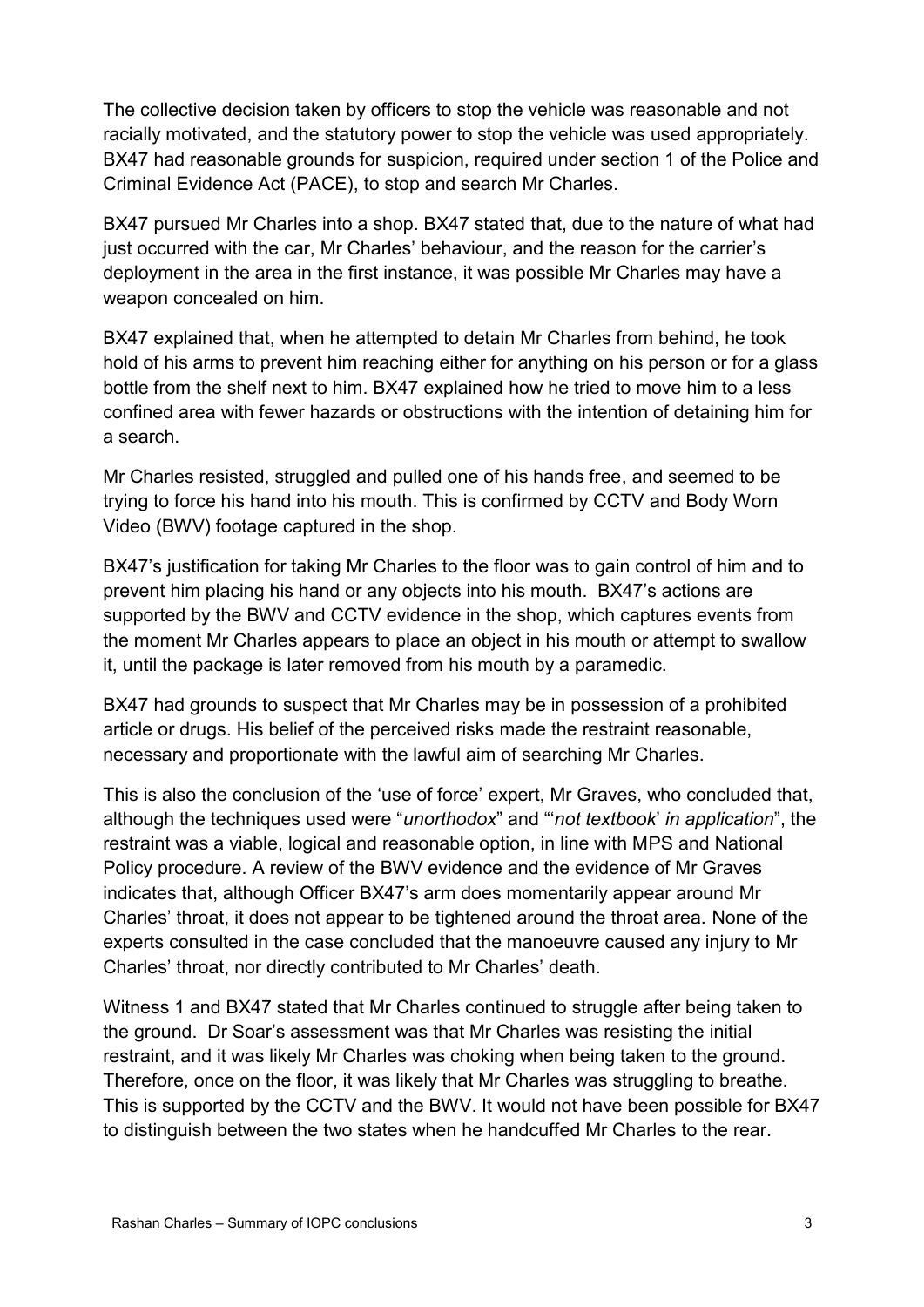In relation to the use of handcuffs, expert evidence confirms this is "*best and safe practice*". The reason stated by BX47 for the use of handcuffs is reasonable as the sole officer at the scene, namely to free his hands to carry out other tasks such as the search and minimise risks to himself.

Accordingly, there is no case to answer in relation to allegations 1 and 2.

Although use of restraint may have been reasonable, the nature of the restraint has been described as unorthodox and deviating from recognised techniques. As a result, there are issues of unsatisfactory performance that should be urgently and appropriately reviewed and addressed by the officer's line manager with BX47 at a meeting with senior management.

# **> Allegations 3 and 4**

Officer BX47 was aware shortly after taking Mr Charles to the floor that he was dealing with a medical emergency. This is borne out by the audio recording of the conversations between BX47 and Witness 1 and their interaction with Mr Charles. At that point, BX47's priority changed from restraining Mr Charles to providing urgent medical assistance.

The investigation report suggests BX47 may have failed to follow recognised first-aid protocols and ELS training when he identified Mr Charles was in distress, and that the cause was likely to be an obstruction in his windpipe.

The evidence in the report strongly suggests that BX47, having recognised Mr Charles had breathing difficulties, omitted to follow recognised first-aid protocols and ELS training. The report indicates a potential breach of the MPS policy and the College of Policing's Authorised Professional Practice by BX47 in delaying over one minute to call an ambulance to deal with the medical emergency, and when BX47 suspected Mr Charles might have swallowed drugs.

Mr Graves estimates that the delay was between one minute and thirty-six seconds and one minute and fifty-six seconds. The report also states that, although BX47 placed Mr Charles onto his side in response to the medical emergency (to prevent positional asphyxia), this is not a recognised position for a casualty suffering from the symptoms displayed by Mr Charles.

In deciding whether these failures may be sufficient to breach police standards of professional behaviour, the version of events set out by BX47, as well as the evidence of Witnesses 1 and 3 and the additional context provided by the BWV footage and accompanying audio recording have been considered.

BX47 explained that, initially, he was concentrating on Mr Charles' hands, not his face. Mr Graves highlights that BX47 did carry out some checks on Mr Charles, and the evidence of Mr Read, a Safety Training Officer, is that it is common for the stress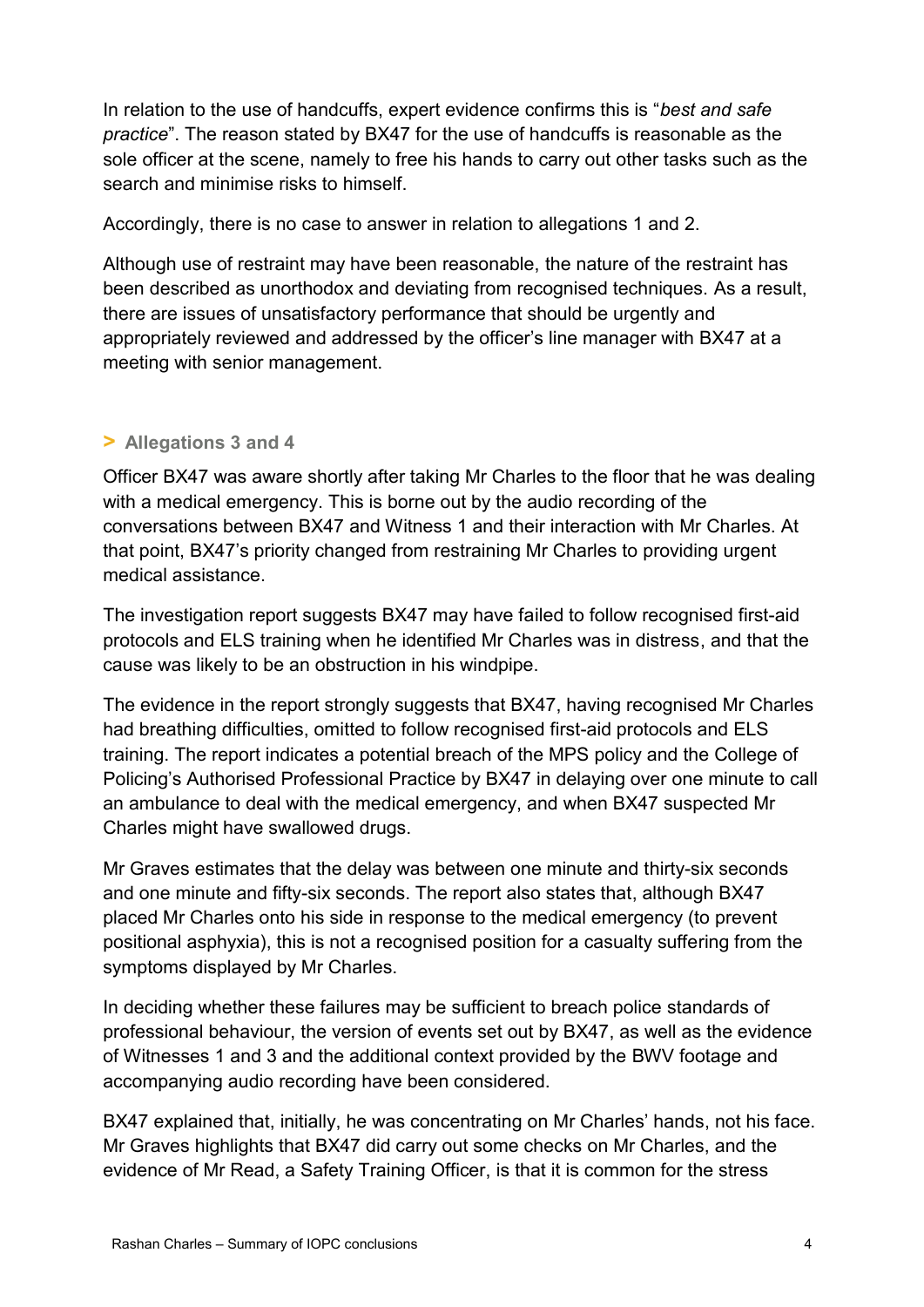produced by conflict situations to "*cause the parts of the brain concerned with concentration, judgement and analytical skills to be less efficient*".

However, BX47 was conscious of Mr Charles attempting to put an object in his mouth and should have considered and managed the risk of choking sooner in deciding whether to conduct the restraint.

Although BX47 did attempt to provide some first-aid assistance to Mr Charles, the eyewitness account of Witness 1 indicates BX47 was in a state of shock when confronted with these circumstances and that he appears to have 'frozen' rather than calling, or asking someone else to call, an ambulance.

These failings, although they may not have been causative of Mr Charles' very sad death, do represent a significant failure to perform the role satisfactorily through lack of competence or capability on the part of BX47. The evidence suggests that the tragic situation that developed in the shop did so rapidly, taking BX47 by surprise to the extent that he 'froze'.

In our opinion, these failures were not deliberate and it is acknowledged by witnesses present at the scene, and in expert evidence gathered in this investigation, that BX47 did his best in difficult circumstances. Officer BX47 accepted many of these failings at the recent inquest.

Considering these factors, the shortcomings identified under allegations 3 and 4 in this investigation represent a failure to perform the role satisfactorily through lack of competence or capability, and therefore should be dealt with as unsatisfactory performance, addressed through a meeting with senior management.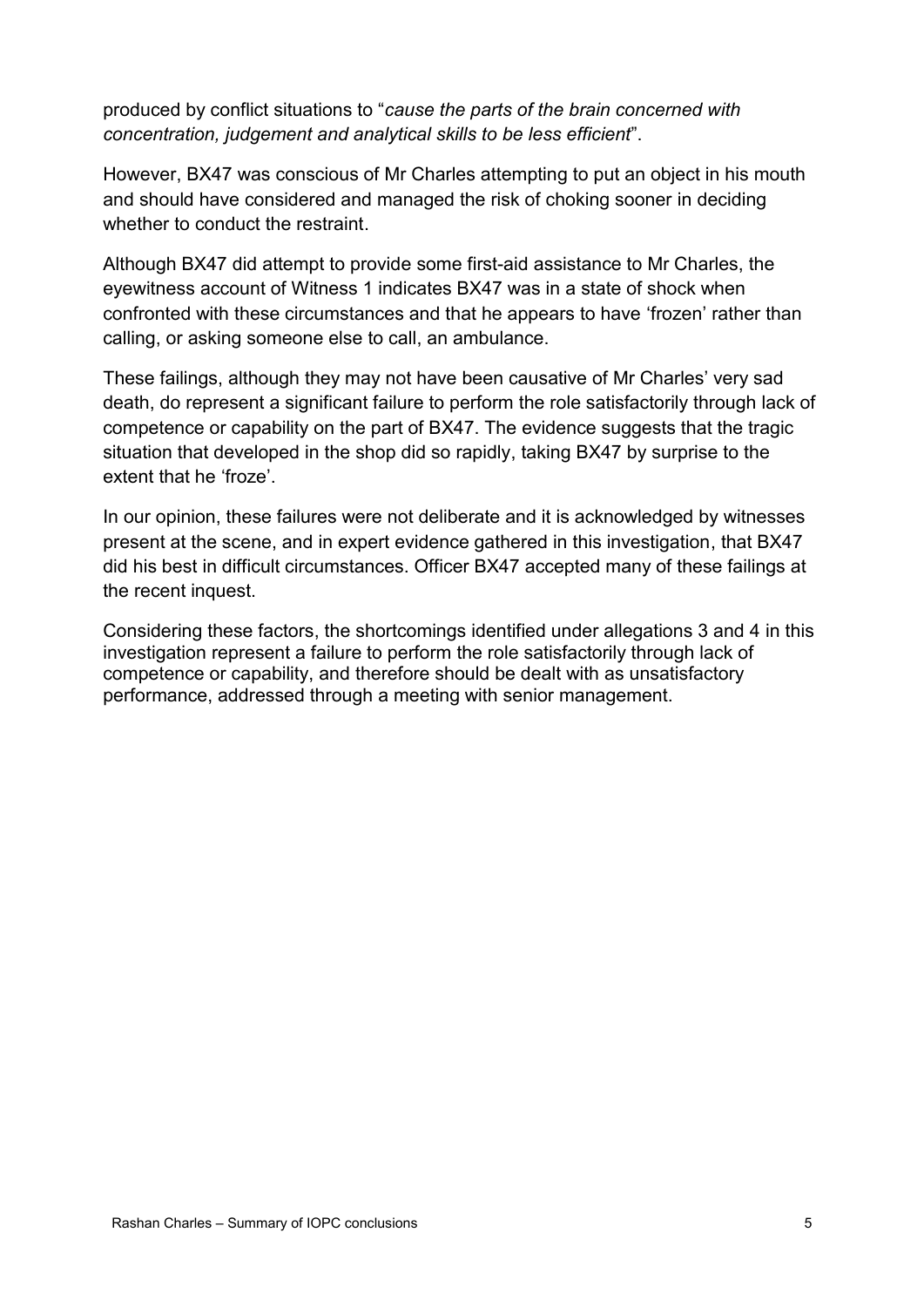# **> Referral to the Crown Prosecution Service (CPS)**

In order to make a referral to the Crown Prosecution Service the IOPC must find an indication that a criminal offence may have been committed and it would be appropriate to refer a file to the CPS to make a charging decision. The following criminal offences were carefully considered throughout the investigation in relation to the actions of Officer BX47 on 22 July 2017:

- a. common assault
- b. misconduct in public office
- c. gross negligence manslaughter
- d. breaches of the Health and Safety Act 1974

## **> Common assault**

On 11 November 2017, Officer BX47 was informed he was the subject of a criminal investigation in respect of common assault. BX47 was issued a criminal caution and interviewed on 4 December 2017.

On 22 December 2017, the IOPC sent a file to the CPS to consider a possible charge of common assault. On 19 January 2018, the CPS decided that there was insufficient evidence for a realistic prospect of a conviction and so no prosecution would be brought.

### **> Misconduct in public office**

The offence of misconduct in public office is committed when a public officer wilfully neglects to perform their duty and/or wilfully misconducts themselves to such a degree as to amount to an abuse of the public's trust in the office holder without reasonable excuse or justification.

While there is evidence of potential shortcomings in the performance of BX47 after the restraint, there is no evidence of wilful, deliberate misconduct or neglect.

Additionally, the conduct of BX47 must fall so far below acceptable standards as to amount to an abuse of the public's trust in the office holder, without reasonable excuse or justification. The courts have said that the threshold is a high one, and a mistake, even a serious one, is not enough.

The potential mistakes of BX47 could not be assessed as falling so far below the standard of conduct to amount to the criminal offence of misconduct in public office.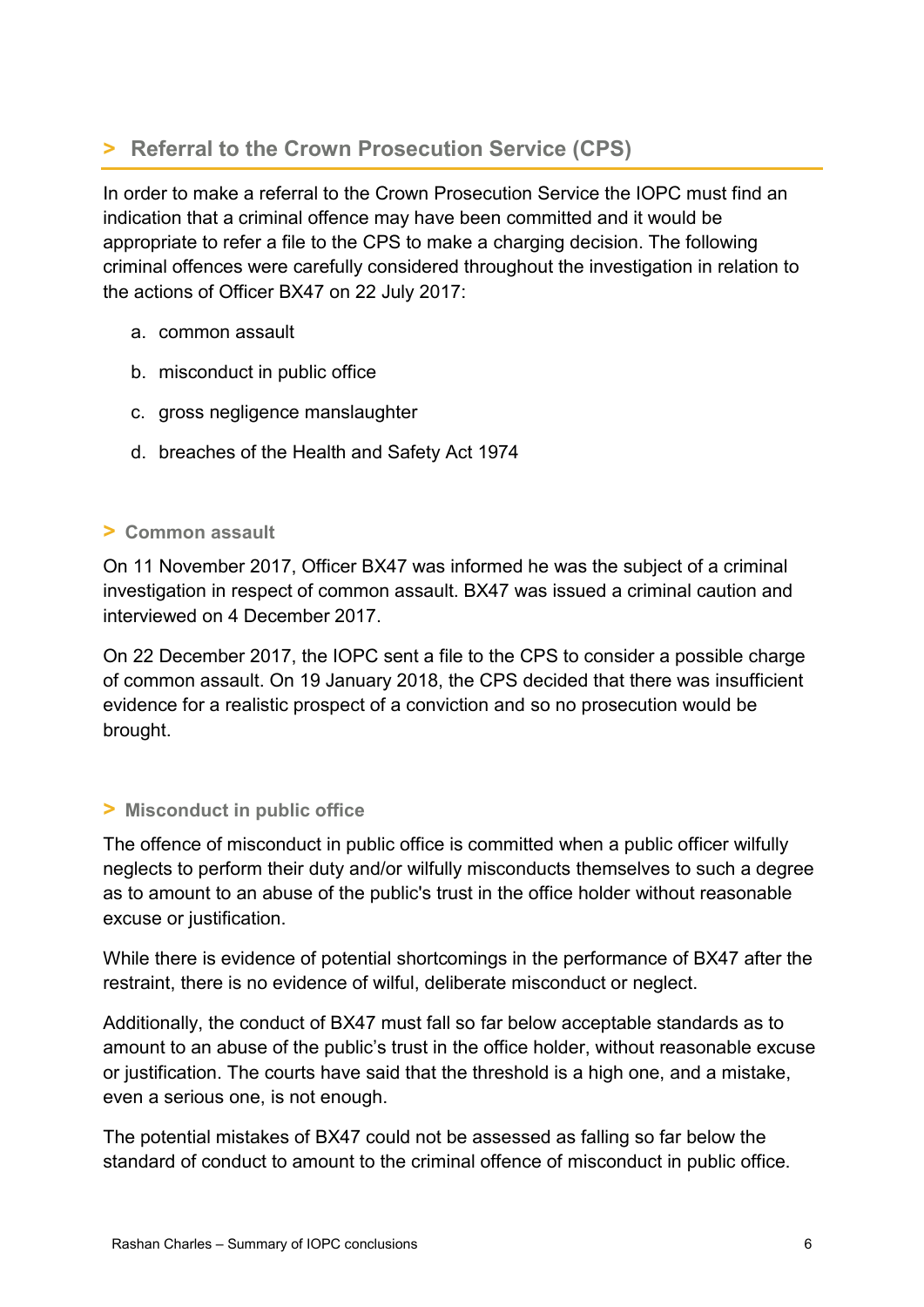# **> Gross negligence manslaughter**

Gross negligence manslaughter is committed when a person kills, but does so without the intent to kill or cause grievous bodily harm, and where the death is a result of a grossly negligent (though otherwise lawful) act or omission on the part of the defendant.

There must be a duty of care owed to the person who has died, a breach of that duty of care which causes (or significantly contributes to) the death of the victim; and that the breach of duty should be characterized as gross negligence which is so bad or reprehensible that it should be a crime.

Having detained Mr Charles, BX47 owed him a duty of care as a detained person.

Pathologist Dr Chapman gave the probable cause of Mr Charles death as cardiac arrest caused by upper airway obstruction by a foreign body. He stated that he could not rule out the restraint contributing to the cause of death.

A second pathologist, Prof Vanezis, also considered that the restraint played some part in the death when he gave the cause of death as "*upper airway obstruction by a foreign body during a period of restraint*". Prof Vanezis considers that the movement of the package into a position likely to cause obstruction may have occurred during the restraint.

Our report sets out details of Officer BX47's failure to follow recognised first-aid protocols and training. These failures may be sufficient to breach the duty of care owed to Mr Charles. However, they would also have to be considered to be the cause of the death to meet the threshold of gross negligence manslaughter.

Dr Soar reaches conclusions about the possibility of Mr Charles surviving the incident if BX47 had followed protocols and called an ambulance earlier and makes it clear that his findings are made on the "*balance of probabilities*".

This is not enough for a jury to be able to reach the threshold for a criminal conviction, as that finding would need to be made "*beyond reasonable doubt*".

The findings of Dr Soar in particular do not support the required threshold of causing or significantly contributing to the death. Therefore, there is no indication that this offence may have been committed.

# **> Health and Safety Act 1974**

Finally, Section 33 of the Health and Safety Act 1974 states that an individual commits an offence if they breach the statutory duty set out in section 7(1) of the Act, namely: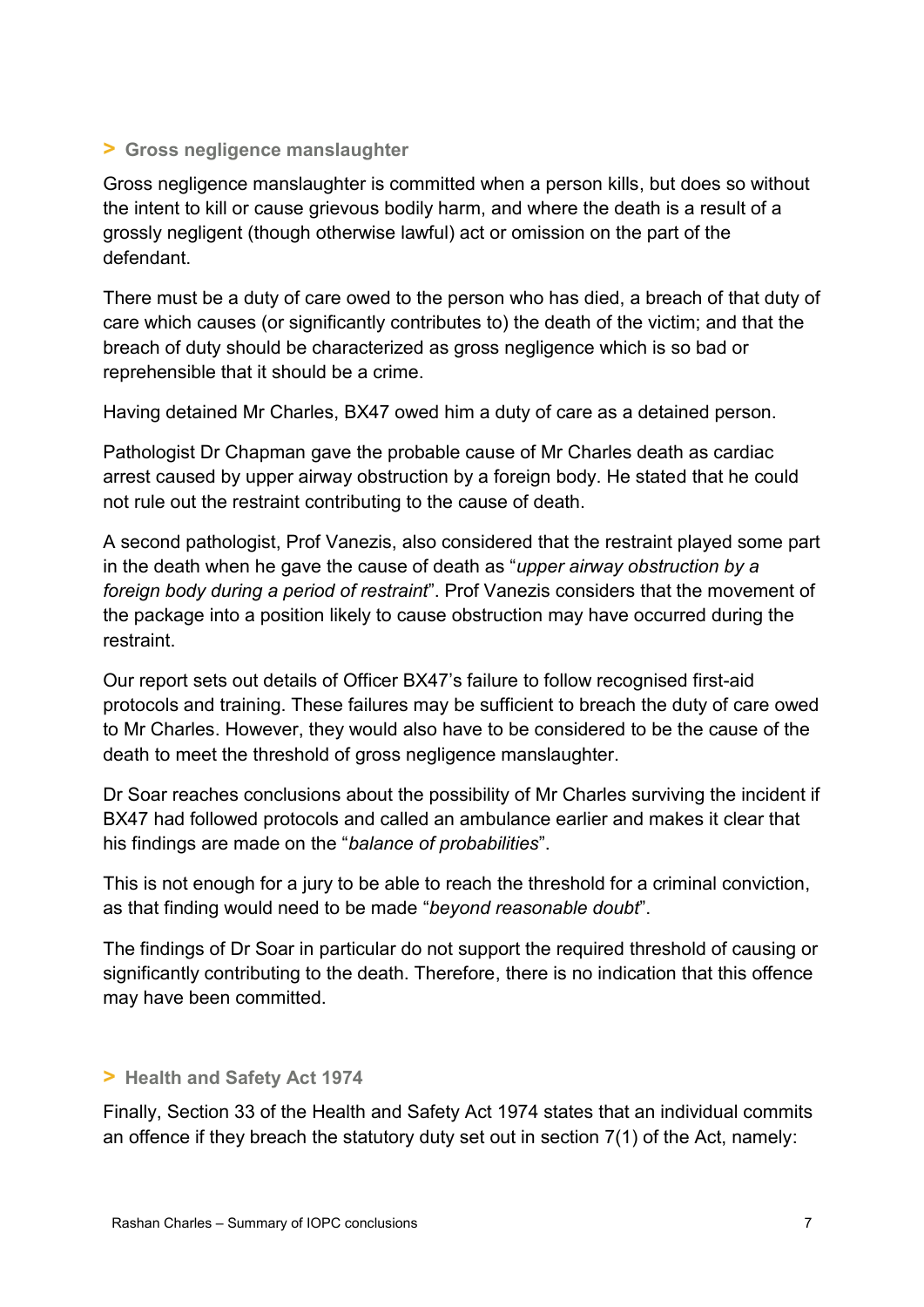"*It shall be the duty of every employee while at work to take reasonable care for the health and safety of himself and of other persons who may be affected by his acts or omissions at work;* 

*"and as regards any duty or requirement imposed on his employer or any other person by or under any of the relevant statutory provisions, to co-operate with him so far as is necessary to enable that duty or requirement to be performed or complied with*."

Section 33 also creates an offence for the MPS as a body corporate if it fails to comply with its duty under s3(1) of the Act, namely:

"*It shall be the duty of every employer to conduct his undertaking in such a way as to ensure, so far as is reasonably practicable, that persons not in his employment who may be affected thereby are not thereby exposed to risks to their health or safety*."

Police officers are specifically permitted to use reasonable force in certain circumstances. The CPS is satisfied that the force used by BX47 in restraining Mr Charles was reasonable and lawful, therefore these acts would be unlikely to breach the duty under the Act.

Based upon the evidence of Mr Graves set out in the report, BX47 did not follow recognised first-aid protocols and ELS training, especially in the delay in calling an ambulance and in failing to put Mr Charles into a recognised position after the restraint and when it was evident that he may have swallowed something.

This evidence supports a view that, despite failing to take all appropriate recognised steps, BX47 did attempt to provide first-aid assistance to Mr Charles.

The Health and Safety Executive (HSE) has developed guidance to which the CPS will have regard in any charging decision. In particular, the HSE has recognised that in the context of policing:

- Many incidents they face occur without warning, and individual officers may be confronted with situations outside their experience and training.
- Some of the incidents they deal with develop and change at speed.
- They have to respond to dangerous situations not of their own making that create the risks – this is different to most other sectors where it is the employer's own business that creates the risks.

While there is evidence that there were potential shortcomings in the performance of BX47 after the restraint, taking into account the guidance, there is insufficient evidence that those failures were sufficiently flagrant or reckless for it to be appropriate to make a referral to the CPS for consideration of a prosecution under Section 7 Health and Safety at Work Act 1974.

As identified by our investigation, there is some conflict in national guidance on the appropriate response when officers believe someone may have swallowed objects.